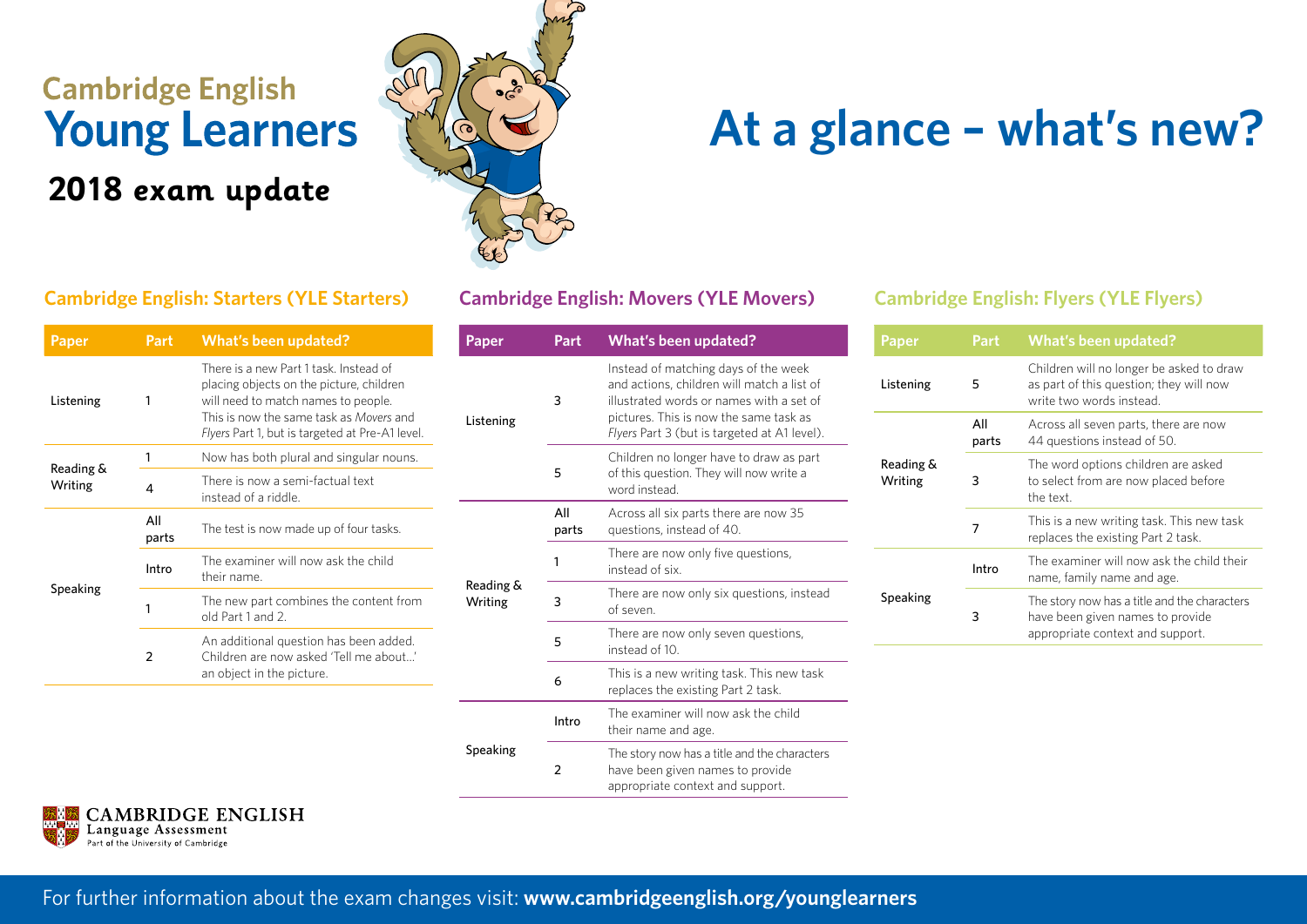#### © UCLES 2017 | CE/5053/7Y07

| Paper                | Part           | <b>Starters</b>                                                                                                           | Paper                | Part                    | <b>Movers</b>                                                                                                              | Paper                | Part           | <b>Flyers</b>                                                                                                                      |
|----------------------|----------------|---------------------------------------------------------------------------------------------------------------------------|----------------------|-------------------------|----------------------------------------------------------------------------------------------------------------------------|----------------------|----------------|------------------------------------------------------------------------------------------------------------------------------------|
| Listening            | -1             | Listen for names and descriptions.<br>Draw lines to match names to people in<br>a picture.                                | Listening            |                         | Listen for names and descriptions. Draw<br>lines to match names to people in a picture.                                    | Listening            | 1              | Listen for names and descriptions.<br>Draw lines to match names to people<br>in a picture.                                         |
|                      | $\overline{2}$ | Listen for numbers and spelling. Write<br>numbers and names.                                                              |                      | $\overline{2}$          | Listen for names, spellings and other<br>information. Write words or numbers.                                              |                      | $\overline{2}$ | Listen for names, spellings and other<br>information. Write words or numbers.                                                      |
|                      | 3              | Listen for specific information of various<br>kinds. Tick correct box.                                                    |                      | 3                       | Listen for words, names and detailed<br>information. Match pictures with<br>illustrated word or name (same as Flyers).     |                      | 3              | Listen for words, names and detailed<br>information. Match pictures with illustrated<br>word or name (answers from both speakers). |
|                      | 4              | Listen for words, colours and prepositions<br>and colour the correct object in a picture.                                 |                      | 4                       | Listen for specific information of various<br>kinds. Tick correct box.                                                     |                      |                | Listen for specific information of various<br>kinds. Tick correct box.                                                             |
|                      |                |                                                                                                                           |                      | 5                       | Listen for words, colours and specific<br>information. Colour and write a word<br>(no drawing).                            |                      | 5              | Listen for words, colours and specific<br>information. Colour and write (no drawing).                                              |
| Reading &<br>Writing | -1             | Read sentences and recognise words.<br>Tick/cross to show if sentence is true/<br>false (both singular and plural nouns). | Reading &<br>Writing |                         | Match definitions to words (now five items<br>instead of six).                                                             | Reading &<br>Writing | 1              | Match definitions to words.                                                                                                        |
|                      | $\overline{2}$ | Read sentences about a picture and write<br>'yes'/'no'.                                                                   |                      | $\overline{2}$          | Read a dialogue. Choose correct response<br>by circling a letter (old Part 3).                                             |                      | 2              | Read and complete a dialogue by choosing<br>the correct response (A-H) (old Part 3).                                               |
|                      | 3              | Use jumbled letters to spell the word for<br>the picture.                                                                 |                      | 3                       | Read for specific information and gist.<br>Choose and copy missing words (now six<br>items instead of seven - old Part 4). |                      | 3              | Read for specific information and gist.<br>Choose and copy missing words (old<br>Part 4).                                          |
|                      | $\overline{4}$ | Read a text with pictures and choose<br>missing words to fill in gaps (semi-factual<br>text instead of a riddle).         |                      | $\overline{\mathbf{4}}$ | Read a text with pictures and choose<br>missing words to fill in gaps (old Part 6).                                        |                      | 4              | Read a text and choose missing words to<br>fill in gaps (old Part 6).                                                              |
|                      | 5              | Read questions about a picture story and<br>write one-word answers.                                                       |                      | 5                       | Read a story. Complete sentences by<br>writing one, two or three words (now<br>seven items instead of 10).                 |                      | 5              | Read a story and complete sentences by<br>writing one, two, three or four words.                                                   |
|                      |                |                                                                                                                           |                      | 6                       | Complete sentences, respond to questions,<br>write sentences about a picture.                                              |                      | 6              | Read and understand a short text. Write<br>words in gaps. No options given (old<br>Part 7).                                        |
|                      |                |                                                                                                                           |                      |                         |                                                                                                                            |                      | 7              | Write a short story based on three pictures.                                                                                       |

| Key                  |
|----------------------|
| <b>Revised tasks</b> |
| New tasks            |



For further information about the exam changes visit: **www.cambridgeenglish.org/younglearners**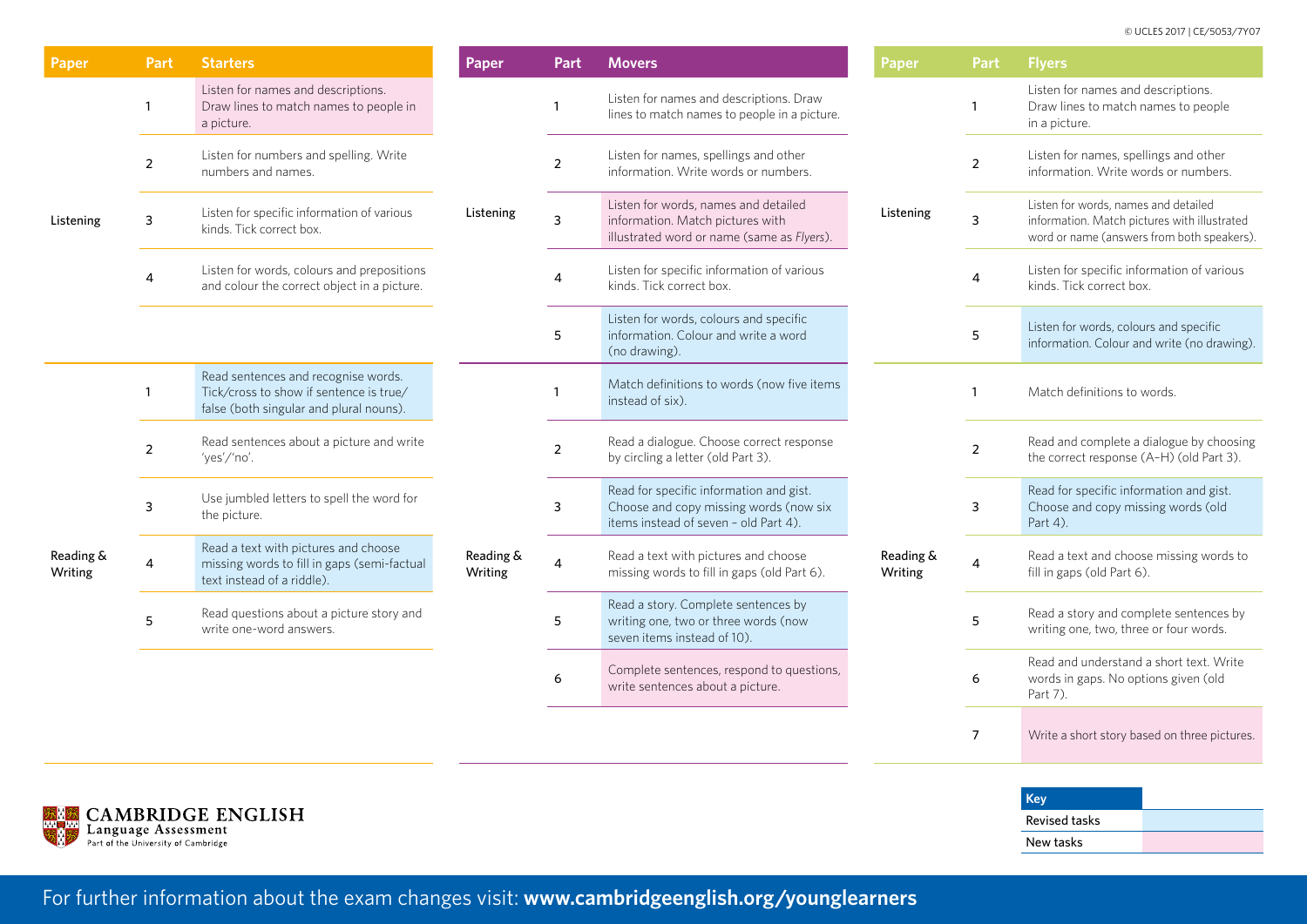| Part           | <b>Starters</b>                                                                                                                | Paper                                                   | Part  | <b>Movers</b>                                                                                                                                                                       | Paper    | Part  | <b>Flyers</b>                                                                                                                                             |
|----------------|--------------------------------------------------------------------------------------------------------------------------------|---------------------------------------------------------|-------|-------------------------------------------------------------------------------------------------------------------------------------------------------------------------------------|----------|-------|-----------------------------------------------------------------------------------------------------------------------------------------------------------|
| Intro          | Candidate asked name.                                                                                                          | Speaking                                                | Intro | Candidate asked name and age.                                                                                                                                                       |          | Intro | Candidate asked name, family name<br>and age.                                                                                                             |
|                | Understand and follow spoken instructions.<br>Point to correct part of the picture.<br>Place object cards on the scene picture |                                                         |       | Describe two pictures by using short<br>responses.<br>Identify four differences between pictures.                                                                                   |          |       | Understand statements and respond<br>with differences.<br>Identify six differences in candidate's<br>picture from statements about<br>examiner's picture. |
|                |                                                                                                                                |                                                         |       | Understand the beginning of a story and<br>then continue it based on a series of<br>pictures.<br>Describe each picture in turn.                                                     | Speaking |       |                                                                                                                                                           |
| $\overline{2}$ | Answer questions with short answers,<br>including a response to one 'Tell me<br>about ' question.<br>(Old Part 3)              |                                                         |       |                                                                                                                                                                                     |          |       | Respond to questions with short answers.<br>Form questions to elicit information.<br>Answer and ask questions about two<br>people, objects or situations. |
|                |                                                                                                                                |                                                         | 3     | Suggest a picture which is different and<br>explain why.<br>Identify odd one out and give reason.<br>Understand and respond to personal<br>questions.<br>Answer personal questions. |          |       |                                                                                                                                                           |
|                | Understand and answer spoken questions.<br>Answer questions with short answers.<br>(Old Part 4)                                |                                                         |       |                                                                                                                                                                                     |          |       | Understand the beginning of a story<br>and then continue it based on a series<br>of pictures.<br>Describe each picture in turn.                           |
| 3              |                                                                                                                                |                                                         |       |                                                                                                                                                                                     |          |       |                                                                                                                                                           |
|                | Understand and respond to<br>personal questions.<br>Answer questions with short answers.<br>(Old Part 5)                       |                                                         |       |                                                                                                                                                                                     |          |       | Understand and respond to personal                                                                                                                        |
| 4              |                                                                                                                                |                                                         |       |                                                                                                                                                                                     |          | 4     | questions.<br>Answer personal questions.                                                                                                                  |
|                |                                                                                                                                | as directed.<br>Understand and answer spoken questions. |       |                                                                                                                                                                                     |          |       |                                                                                                                                                           |



| Key                  |  |
|----------------------|--|
| <b>Revised tasks</b> |  |
| New tasks            |  |
|                      |  |

For further information about the exam changes visit: **www.cambridgeenglish.org/younglearners**